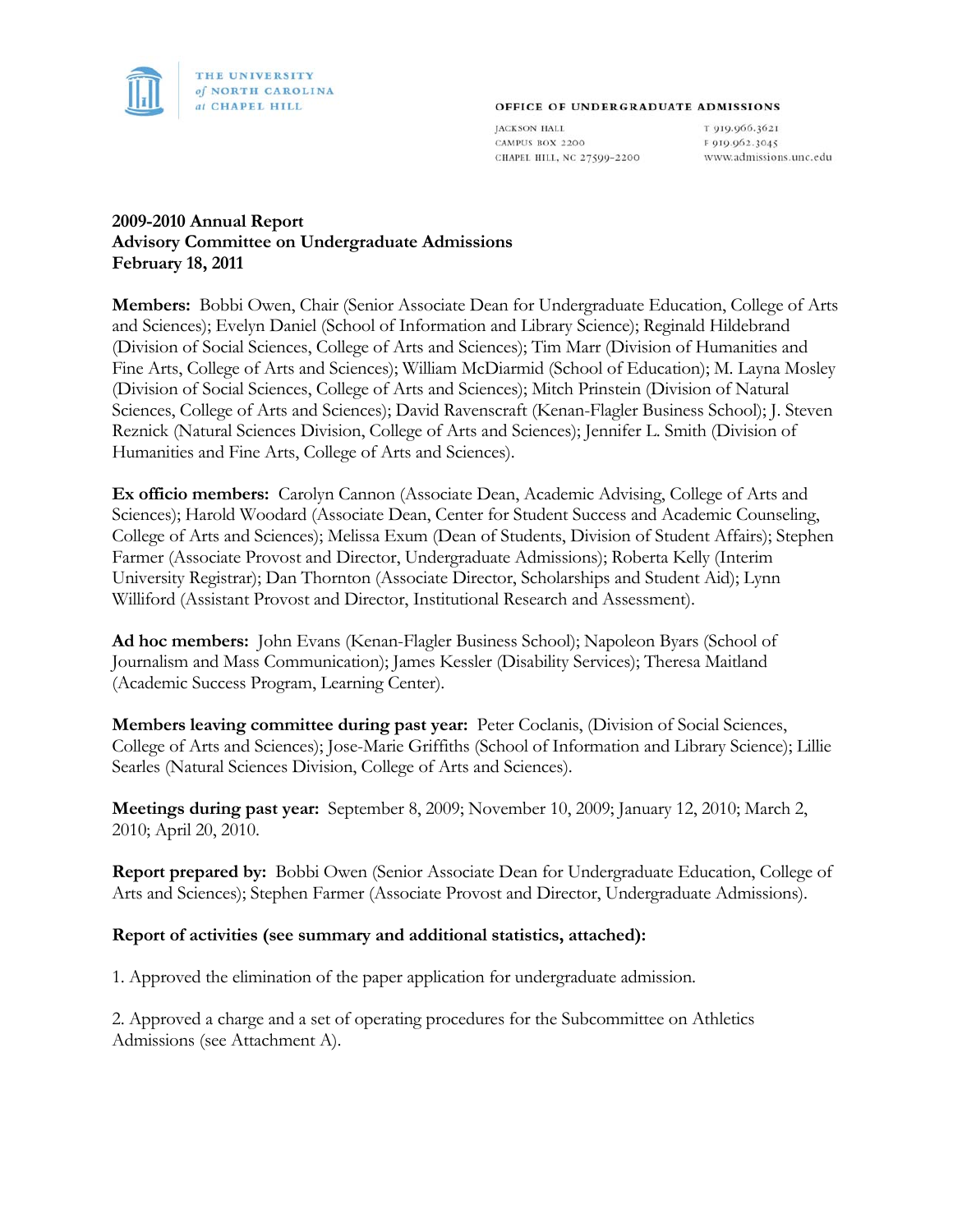3. Discussed new guidelines developed by the Graduate School regarding the development of dual bachelor-master programs.

4. Met with members of the Academic Plan Steering Committee to discuss priorities for the new academic plan.

5. Discussed the impact of ConnectCarolina on prospective students and on the efficiency and effectiveness of the Office of Undergraduate Admissions.

6. Directed the Office of Undergraduate Admissions to develop a proposal to increase the undergraduate enrollment deposit, and to present this proposal for the committee's consideration during 2010-2011.

7. Advised the Office of Undergraduate Admissions on how to improve the experience of prospective students when they register for campus tours and visit campus.

8. Encouraged the Office of Undergraduate Admissions to seek membership in the Common Application.

9. Received the profile of the class entering in Fall 2009 semester; results from the Fall 2009 admittedstudent survey; a preliminary report on Fall 2010 applications and admissions; the final report of the Enrollment Excellence Task Force; and updates on programs previously approved, including assured admission for sophomore transfer students and assured enrollment in the Kenan-Flagler Business School and the School of Journalism and Mass Communication.

### **Addendum—report of 2010-2011 activities to date**

1. Offered advice about the identification of candidates for merit-based scholarships.

2. Received and approved a proposal to increase the undergraduate enrollment deposit from \$100 to \$250, effective for candidates enrolling in Fall 2011 semester.

3. Discussed in detail how the admissions committee evaluated the credentials of a sample candidate for first-year admission.

4. Discussed whether the University should develop a pilot program to enroll a small class of entering students during the Spring semester.

5. Received the profile of the class entering in Fall 2010 semester; an update regarding the work of the Enrollment Excellence Implementation Committee; and reports from the Carolina College Advising Corps and the C-STEP program.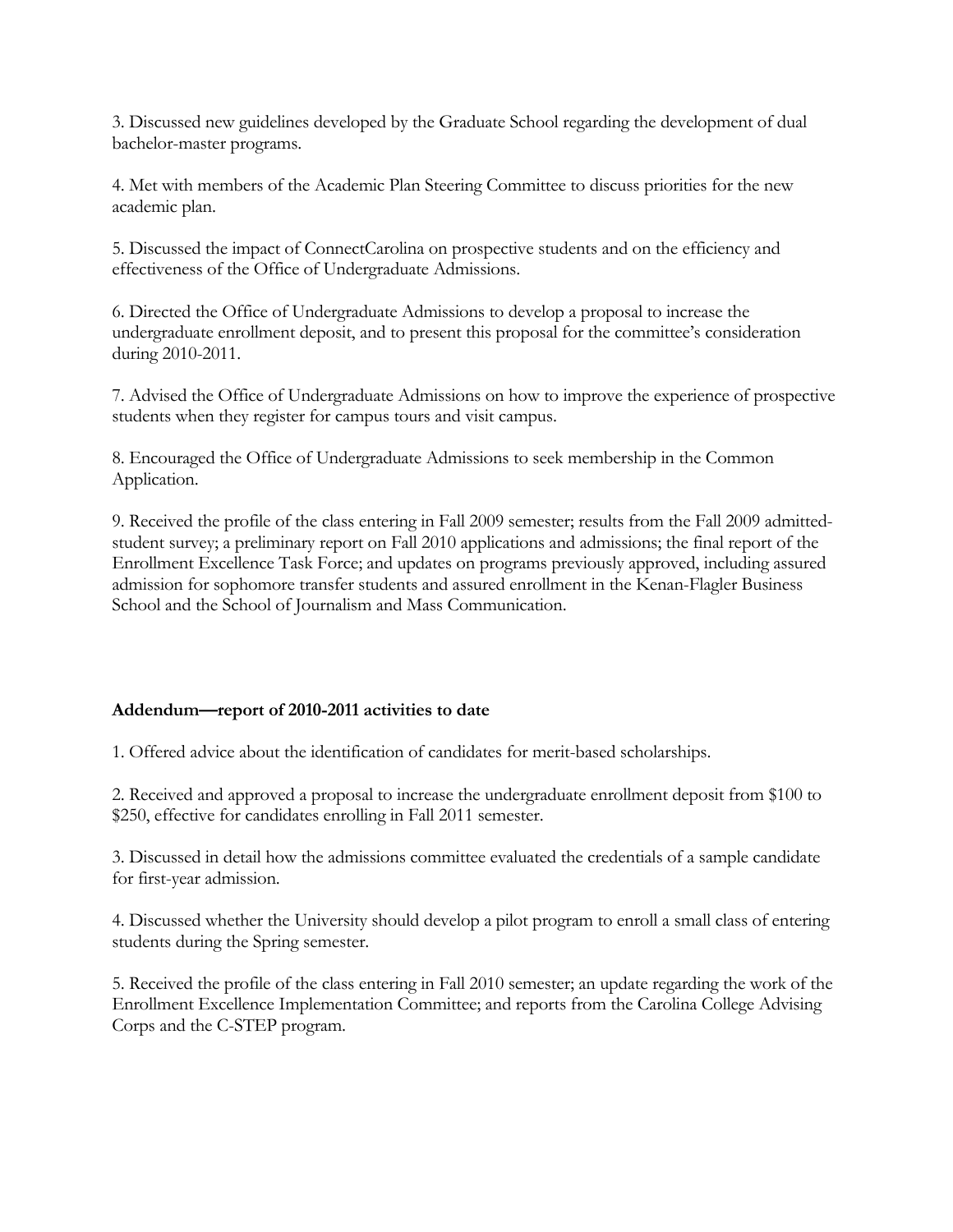### **Attachment A—Subcommittee on Athletics Admissions**

### **Charge**

Operating under the authority of the Faculty Advisory Committee on Undergraduate Admissions, the Subcommittee on Athletics Admissions is charged with advising the Office of Undergraduate Admissions on the admission of prospective student-athletes.

Specifically, the Faculty Advisory Committee charges the Subcommittee with:

- Recommending to the Faculty Advisory Committee policies regarding athletics admissions that are consistent with the mission of the University and with policies established by the UNC-Chapel Hill Board of Trustees and the UNC-system Board of Governors.
- Establishing admissions procedures for prospective student-athletes that maintain the academic integrity of the University; respect the competitiveness of admission to Carolina; recognize the contributions that athletically talented students can make to the education and the experience of everyone within the campus community; and encourage the eventual success, as students and citizens, of those candidates who are admitted and enroll.
- Reviewing the credentials and circumstances of prospective student-athletes who (a) fall below the threshold established by the Subcommittee for "committee cases," (b) involve issues that might go against community standards for academic or personal behavior, or (c) fail to meet the minimum course or admissions requirements of the UNC system.
- Advising the Office of Undergraduate Admissions on the capacity of the students described above to succeed academically and personally at the University, both individually and as a class.
- Reviewing and understanding the success or failure of past decisions made by the Subcommittee on Athletic Admissions.
- Reporting activities, decisions, and outcomes to the Faculty Advisory Committee at least once per academic year.

### **Procedures**

1. The chair is responsible for moderating committee meetings and for ensuring that all members have ample opportunity to voice their opinions and their questions.

2. Recommendations regarding the admission of prospective student-athletes require a vote of the committee by show of hands. At the request of any committee member, voting will be conducted by secret ballot. With the exception of the Associate Dean for Academic Advising, only faculty members may vote.

3. For cases that require a decision before the full committee can meet, the committee authorizes the chair, in consultation with the Office of Undergraduate Admissions and one or more committee members, to approve the case or convey the information to the full subcommittee by secure electronic transmission for a full committee vote. Decisions authorized by the chair will be reported at the next regularly scheduled committee meeting.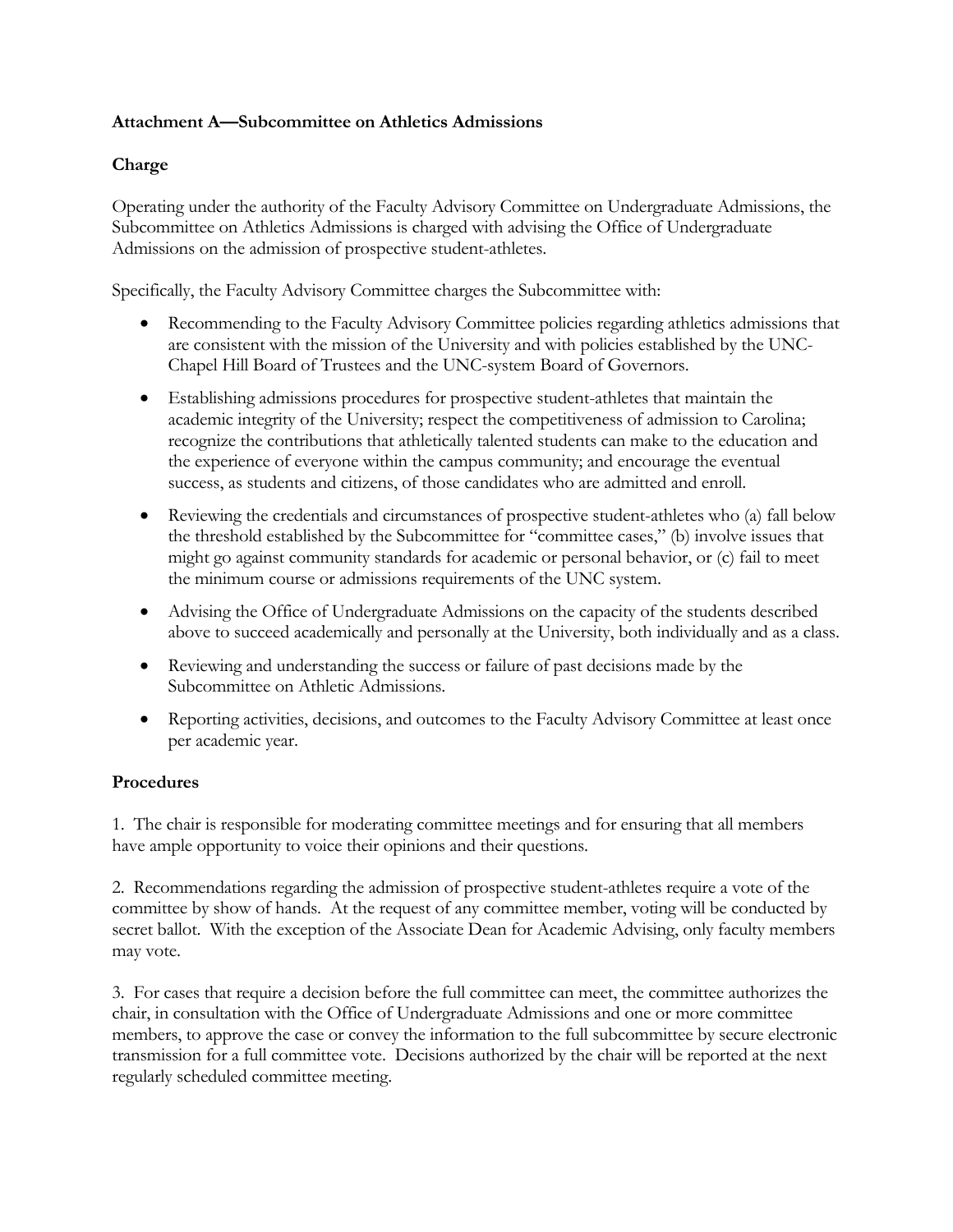4. Before each meeting, all members of the committee, including non-voting members, will receive and review the credentials of the prospective student-athletes who are on the agenda.

5. At the beginning of each meeting, the committee will discuss the cases individually, as a group, and in light of cases previously reviewed. As part of this discussion, representatives of the Office of Undergraduate Admissions will present background information about each candidate's curriculum, academic performance, test scores, and high school, as well as any other information they consider necessary for a full and fair consideration of the candidate.

6. Representatives from the athletic teams will then present each candidate, focusing on the studentathlete's academic history and potential, character and personal circumstances, expected contribution to the team, and any other information that they believe will help the committee see the candidate in the appropriate context. The athletic representatives will also respond to any questions posed by the committee. These questions will normally range widely and may include, for example, requests for information in the following areas:

- The student-athlete's academic history, character, and work ethic;
- The performance of the team's previous committee cases, both as students and as citizens at the University, and the ways in which the student-athlete is similar to or different from these previous cases;
- The extent to which the team is prepared to support the student-athlete academically and personally, given the likely needs of the individual candidate and the team's entering class as a whole; and
- The approach that the coaching staff takes in setting academic standards, monitoring performance, and intervening to assure acceptable outcomes.

While team representatives are present, committee members will direct all questions and discussion to them and not to other members of the committee.

7. Following these presentations, the committee will discuss each candidate and vote to recommend one of the following actions to the Office of Undergraduate Admissions:

- Offer admission to the student-athlete, provided he or she establishes and maintains ACC and NCAA eligibility and meets any additional conditions that may be specified by the committee;
- Deny admission to the student-athlete;
- Defer action until more information can be gathered.

Ordinarily, a vote to defer action should specify what information the committee will require in order to decide whether to admit or deny the student-athlete, as well as when the committee will reconsider the candidate's credentials.

8. Following the vote, the Office of Undergraduate Admissions will consider the committee's recommendation in making its decision regarding the candidate. The office will communicate both its decision and the committee's recommendation to the athletic department.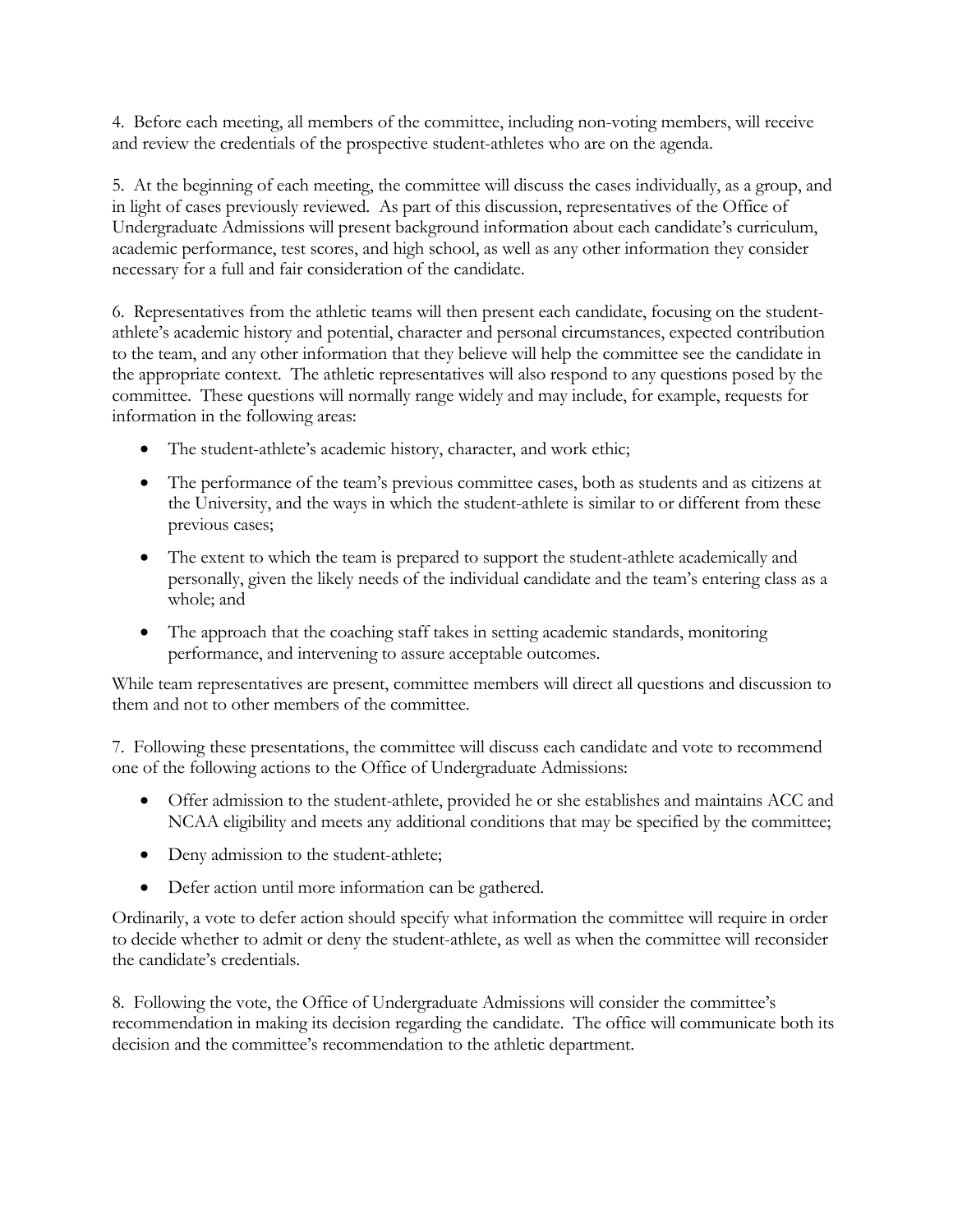9. At least once per year, the committee will review the progress of past committee cases, the screening used to decide what cases come before the committee, and the approaches used by each athletic program to ensure the success of future committee cases.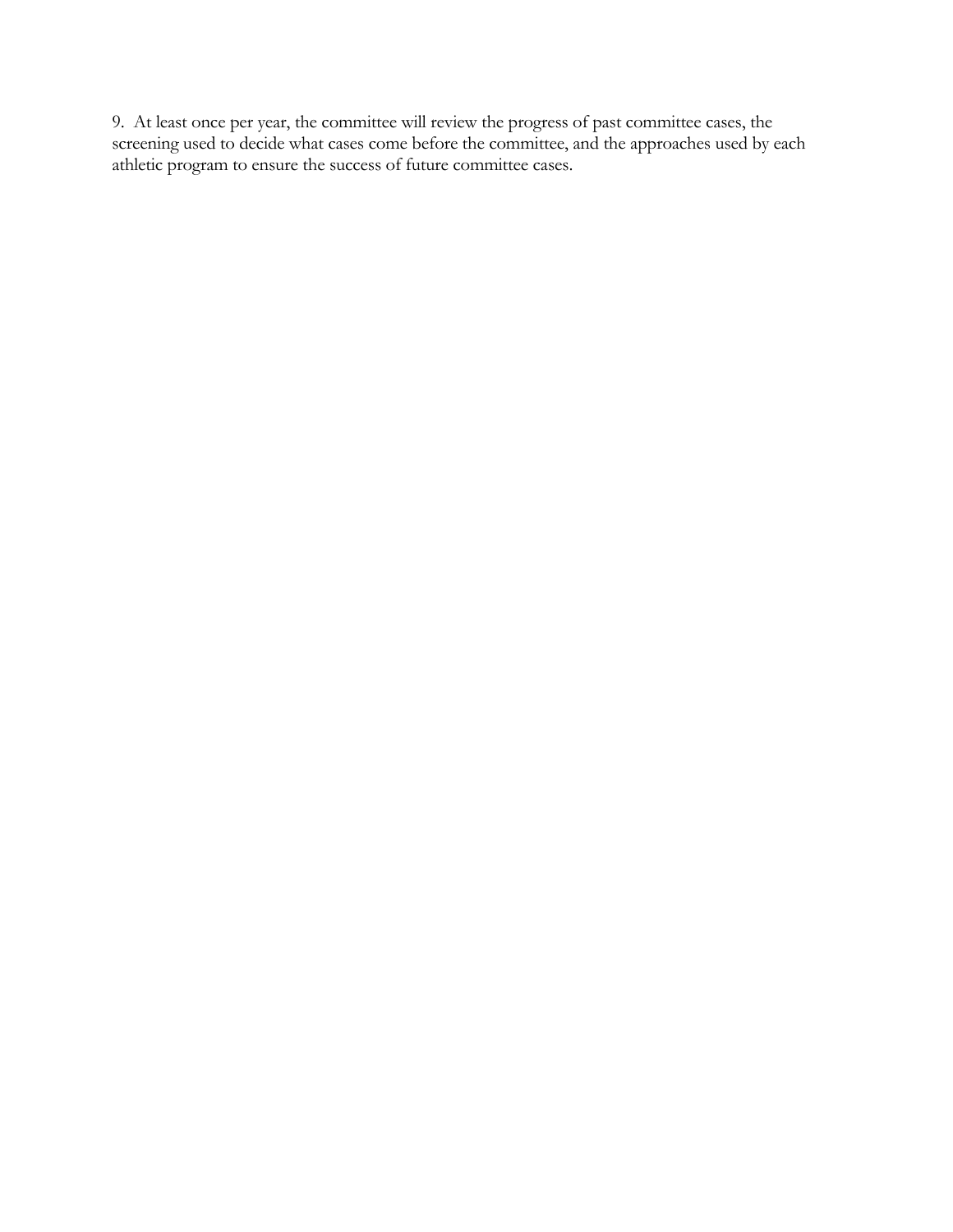### UNIVERSITY OF NORTH CAROLINA AT CHAPEL HILL First-Year and Transfer Class Data, 2006-2010

### I. Application Data

|                        |         |        | <b>APPLIED</b> |        |          |       |         | <b>ADMITTED</b> |       |       |       |         | <b>ENROLLED</b> |         |         |
|------------------------|---------|--------|----------------|--------|----------|-------|---------|-----------------|-------|-------|-------|---------|-----------------|---------|---------|
| <b>ALL FIRST-YEAR</b>  | 2006    | 2007   | 2008           | 2009   | 2010     | 2006  | 2007    | 2008            | 2009  | 2010  | 2006  | 2007    | 2008            | 2009    | 2010    |
| Total                  | 19,736  | 20.064 | 21,507         | 23,047 | 23,271   | 6,734 | 6,993   | 7,309           | 7,342 | 7,559 | 3,816 | 3,895   | 3,864           | 3,960   | 3,960   |
| % Change               | 5.51    | .66    | 7.19           | 7.16   | 0.97     | 0.00  | 3.85    | 4.52            | 0.45  | 2.96  | 1.73  | 2.07    | $-0.80$         | 2.48    | 0.00    |
| FIRST-YEAR BY CATEGORY | 2006    | 2007   | 2008           | 2009   | 2010     | 2006  | 2007    | 2008            | 2009  | 2010  | 2006  | 2007    | 2008            | 2009    | 2010    |
| In-State               | 8,838   | 9,155  | 9,287          | 9,537  | 9,469    | 4,559 | 4,551   | 4,586           | 4,496 | 4,735 | 3,110 | 3,132   | 3,097           | 3,117   | 3,153   |
| Out-of-State           | 10,898  | 10,909 | 12,220         | 13,510 | 13,802   | 2,175 | 2.442   | 2,723           | 2,846 | 2,824 | 706   | 763     | 767             | 843     | 807     |
| African-American       | 2,471   | 2,301  | 2,556          | 2,693  | 2,831    | 823   | 804     | 836             | 855   | 812   | 470   | 434     | 417             | 448     | 410     |
| Asian-American         | 1,970   | 2,239  | 2,584          | 2,958  | 3.442    | 617   | 709     | 807             | 856   | 944   | 287   | 302     | 335             | 352     | 426     |
| Native-American        | 98      | 105    | 108            | 135    | 207      | 50    | 53      | 58              | 64    | 88    | 32    | 35      | 31              | 45      | 46      |
| Hispanic               | 833     | 860    | 1,111          | 1,191  | 1,465    | 400   | 446     | 504             | 532   | 614   | 205   | 221     | 218             | 234     | 270     |
| <b>ALL TRANSFER</b>    | 2006    | 2007   | 2008           | 2009   | 2010     | 2006  | 2007    | 2008            | 2009  | 2010  | 2006  | 2007    | 2008            | 2009    | 2010    |
| Total                  | 3,019   | 3.106  | 3,215          | 3,719  | 3,172    | 1.244 | 1,178   | .253            | .274  | 1,286 | 894   | 874     | 892             | 872     | 871     |
| % Change               | $-2.64$ | 2.88   | 3.51           | 15.68  | $-14.71$ | 0.00  | $-5.31$ | 6.37            | 1.68  | 0.94  | 7.97  | $-2.23$ | 2.06            | $-2.24$ | $-0.11$ |

### II. First-Year Class: Secondary-School Background

|                     | 2006  | 2007  | 2008  | 2009  | 2010 |    |
|---------------------|-------|-------|-------|-------|------|----|
| In-State Public     | 2.615 | 2.569 | 2.614 | 2.643 | NA   | Da |
| Out-of-State Public | 449   | 506   | 488   | 540   | NA.  |    |
| Private/Parochial   | 587   | 592   | 640   | 603   | NA.  |    |
| Foreign/DOD         | 39    | 47    | 44    | 75    | ΝA   |    |
| Other               | 126   | 181   | 78    | 99    | NA.  |    |

ata not yet available because of transition to ConnectCarolina.

### III. First-Year Class: Sex

|       | 2006 | 2007                              | 2008 | 2009 | 2010 |
|-------|------|-----------------------------------|------|------|------|
| Men   |      | 1.526  1.546  1.588  1.601  1.582 |      |      |      |
| Women |      | 2,290 2,349 2,276 2,359 2,378     |      |      |      |

### IV. First-Year Yield (Percentage of Those Admitted Who Enrolled)

|                         | 2006 | 2007 | 2008 | 2009 | 2010 |
|-------------------------|------|------|------|------|------|
| All First-Year Students | 57   | 56   | 53   | 54   | 52   |
| In-State                | 68   | 69   | 68   | 69   | 67   |
| Out-of-State            | 33   | 31   | 28   | 30   | 29   |
| Out-of-State Alumni     | 47   | 50   | 48   | 44   | 42   |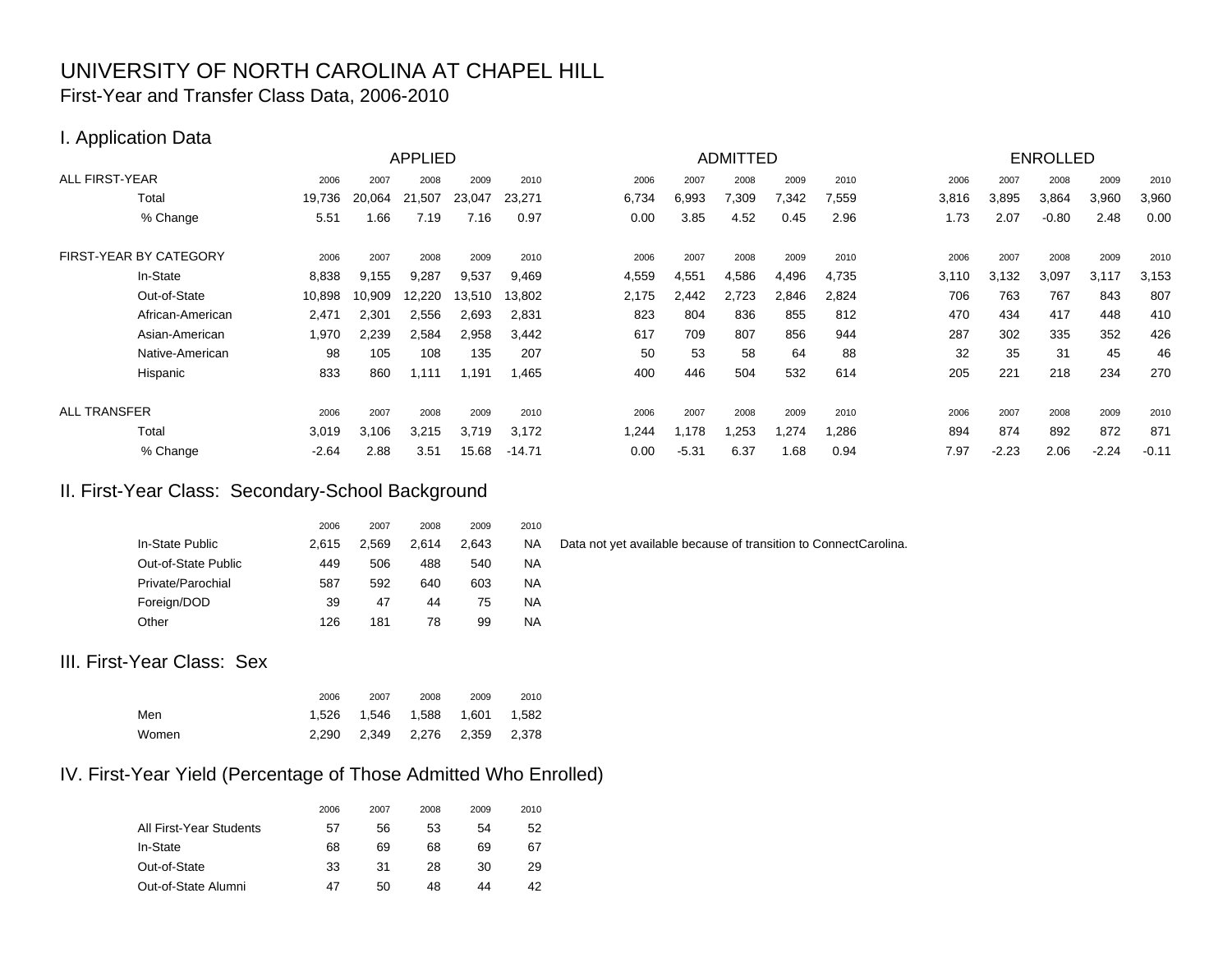### V. First-Year Class: Secondary-School Class Rank

|                                                                              | 2006  |       |      | 2007  |       | 2008  |       | 2009  |       | 2010  |       |
|------------------------------------------------------------------------------|-------|-------|------|-------|-------|-------|-------|-------|-------|-------|-------|
| Top Tenth                                                                    | 2,284 | 76%   |      | 2,361 | 77%   | 2,331 | 79%   | 2,391 | 80%   | 2,300 | 78%   |
| Second Tenth                                                                 | 510   | 17%   |      | 484   | 16%   | 430   | 15%   | 407   | 14%   | 473   | 16%   |
| VI. First-Year Class: SAT Reasoning Average (Critical Reading/Verbal + Math) |       |       |      |       |       |       |       |       |       |       |       |
|                                                                              | 2006  | 2007  | 2008 | 2009  | 2010  |       |       |       |       |       |       |
| All Freshmen                                                                 | 1293  | 1302  | 1301 | 1303  | 1304  |       |       |       |       |       |       |
| VII. First-Year Class: Residency                                             |       |       |      |       |       |       |       |       |       |       |       |
|                                                                              | 2006  | %     |      | 2007  | %     | 2008  | %     | 2009  | %     | 2010  | %     |
| <b>NC Residents</b>                                                          | 3,110 | 81.50 |      | 3,132 | 80.40 | 3,097 | 80.15 | 3,117 | 78.71 | 3,153 | 79.62 |
| Non-Resident Alumni                                                          | 92    | 2.41  |      | 106   | 2.72  | 112   | 2.90  | 92    | 2.32  | 92    | 2.32  |
| <b>Other Non-Residents</b>                                                   | 614   | 16.09 |      | 658   | 16.89 | 655   | 16.95 | 751   | 18.96 | 715   | 18.06 |
| <b>Total Alumni Children</b>                                                 | 697   | 18.27 |      | 732   | 18.80 | 740   | 19.15 | 692   | 17.47 | 694   | 17.53 |

Residency data do not reflect impact of the legislative scholarship provision.

### VIII. First-Year Admitted Students by Selected Categories

Data reflect all admitted students; data for enrolled students differ.

|                | NUMBER | st   | く         | RANK | $s^{\text{1k}}$ | $G^{\mathcal{R}^{\mathcal{R}}}$ | opoo | okRE |     |
|----------------|--------|------|-----------|------|-----------------|---------------------------------|------|------|-----|
| All            | 7,559  | 1344 | <b>NA</b> | 23   | 362             | 4.566                           | 7.2  | 7.9  | 6.0 |
| Disability*    |        | 1180 | <b>NA</b> | 26   | 102             | 2.993                           | 4.0  | 5.0  | 5.0 |
| Discretionary  | 46     | 1222 | <b>NA</b> | 61   | 307             | 3.664                           | 4.3  | 5.0  | 5.6 |
| Music or Drama | 43     | 1263 | <b>NA</b> | 83   | 381             | 3.918                           | 5.1  | 5.2  | 6.1 |
| Athletics      | 147    | 1076 | <b>NA</b> | 116  | 351             | 3.525                           | 3.2  | 4.3  | 5.6 |

Academic program, academic performance, and school and community activities rated from 1 (lowest) to 10 (highest).

\*Disability: Includes students who disclosed a disability, were not recommended for admission under competitive review, but were subsequently offered admission on the recommendation of the Faculty Subcommittee on Disabilities.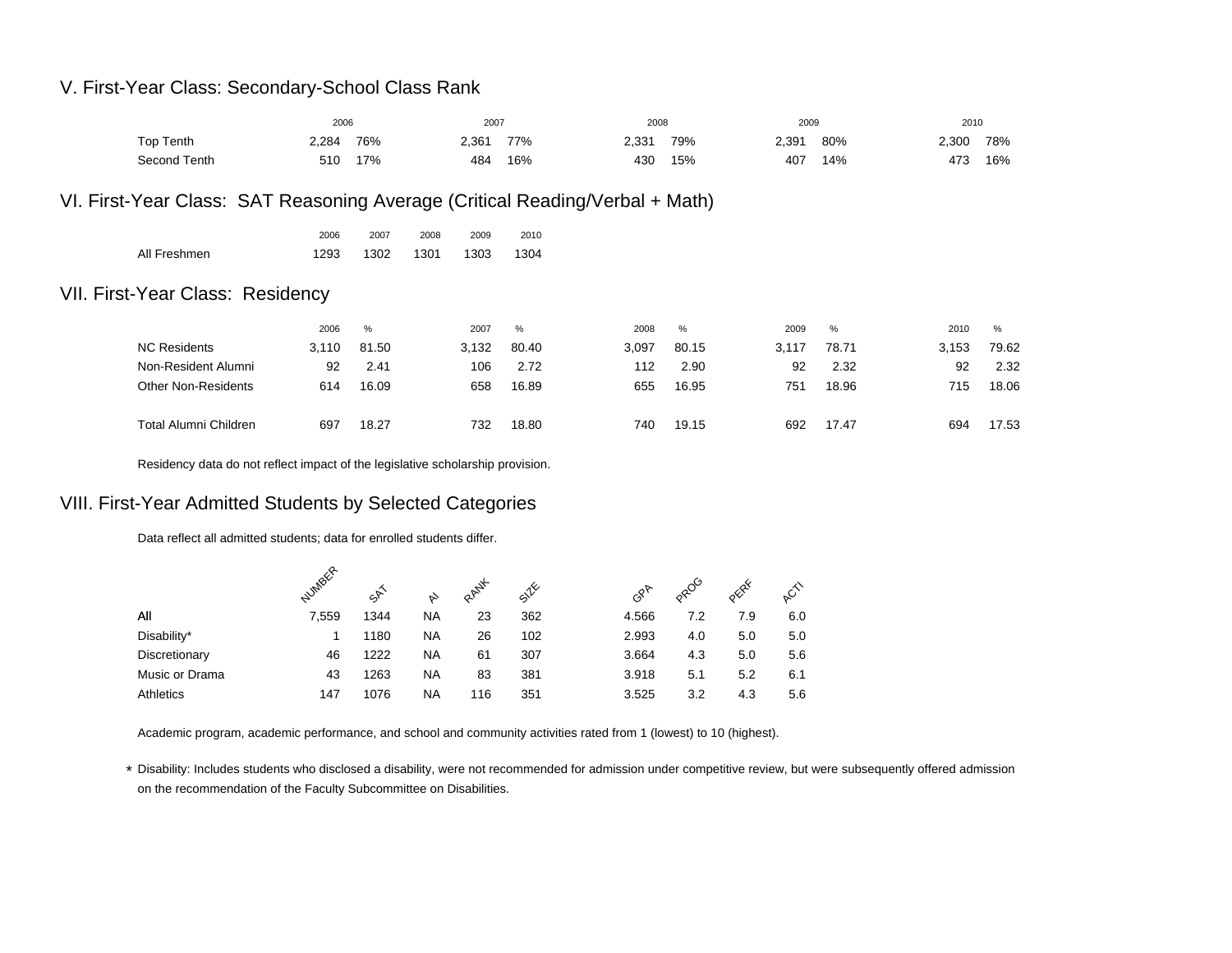## Ten-Year Trends



### **APPLICATIONS**

More and better applications across the board



### **ADMIT RATE**

Lower for NC, flat for OOS



**YIELD** 

Higher for NC, lower for OOS

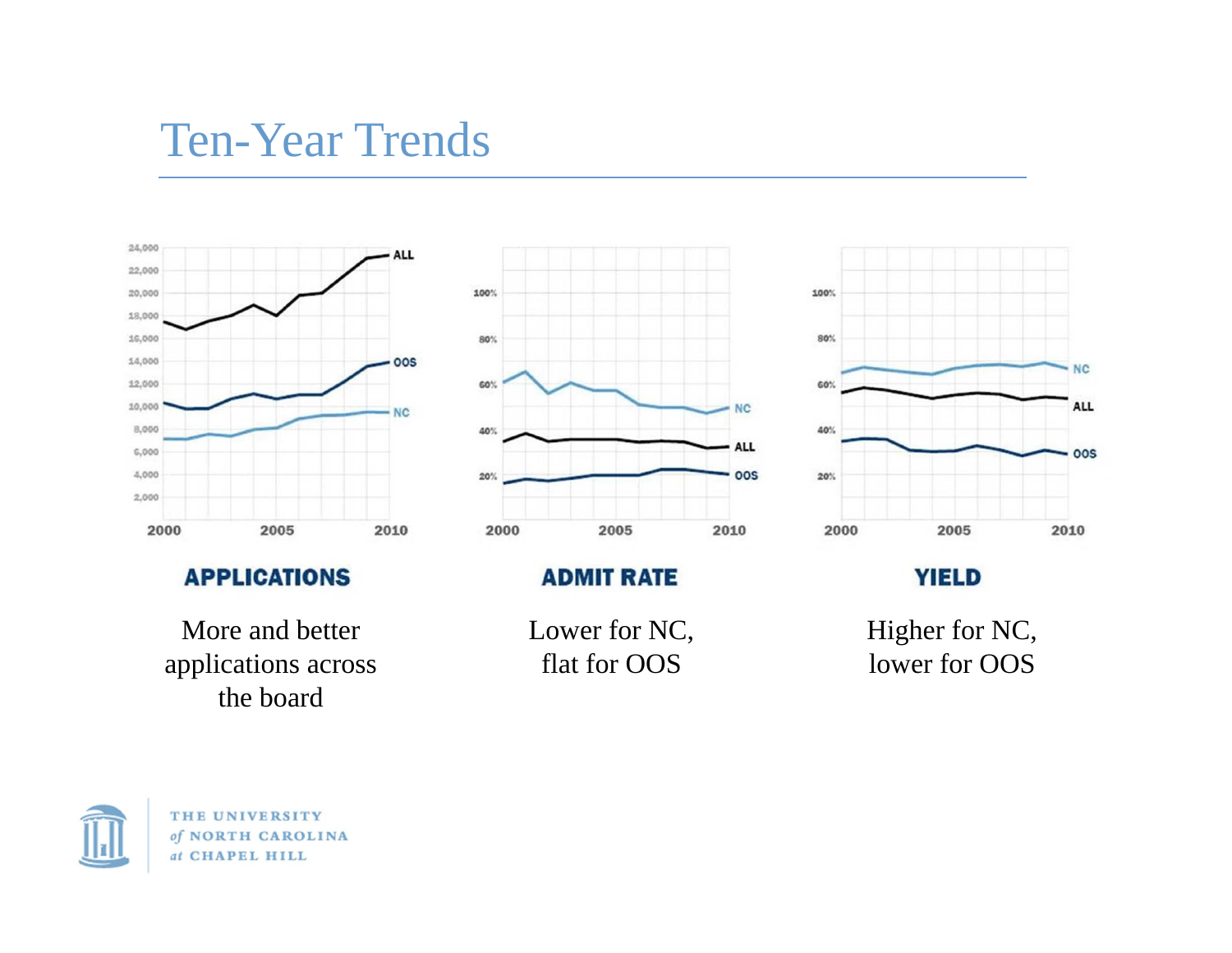# Entering Class: Academics

|                            | 2005      | 2009          | 2010      |
|----------------------------|-----------|---------------|-----------|
| Top 10 percent             | 73.5%     | 79.7%         | 78.2%     |
| Top 10 students            | 39.5%     | 43.8%         | 42.0%     |
| Valedictorian/salutatorian | 10.6%     | 13.6%         | 11.8%     |
| SAT—average                | 1299      | 1303          | 1304      |
| —middle 50%                | 1220–1390 | $1210 - 1410$ | 1200-1410 |
| $-1400+$                   | 854       | 955           | 947       |

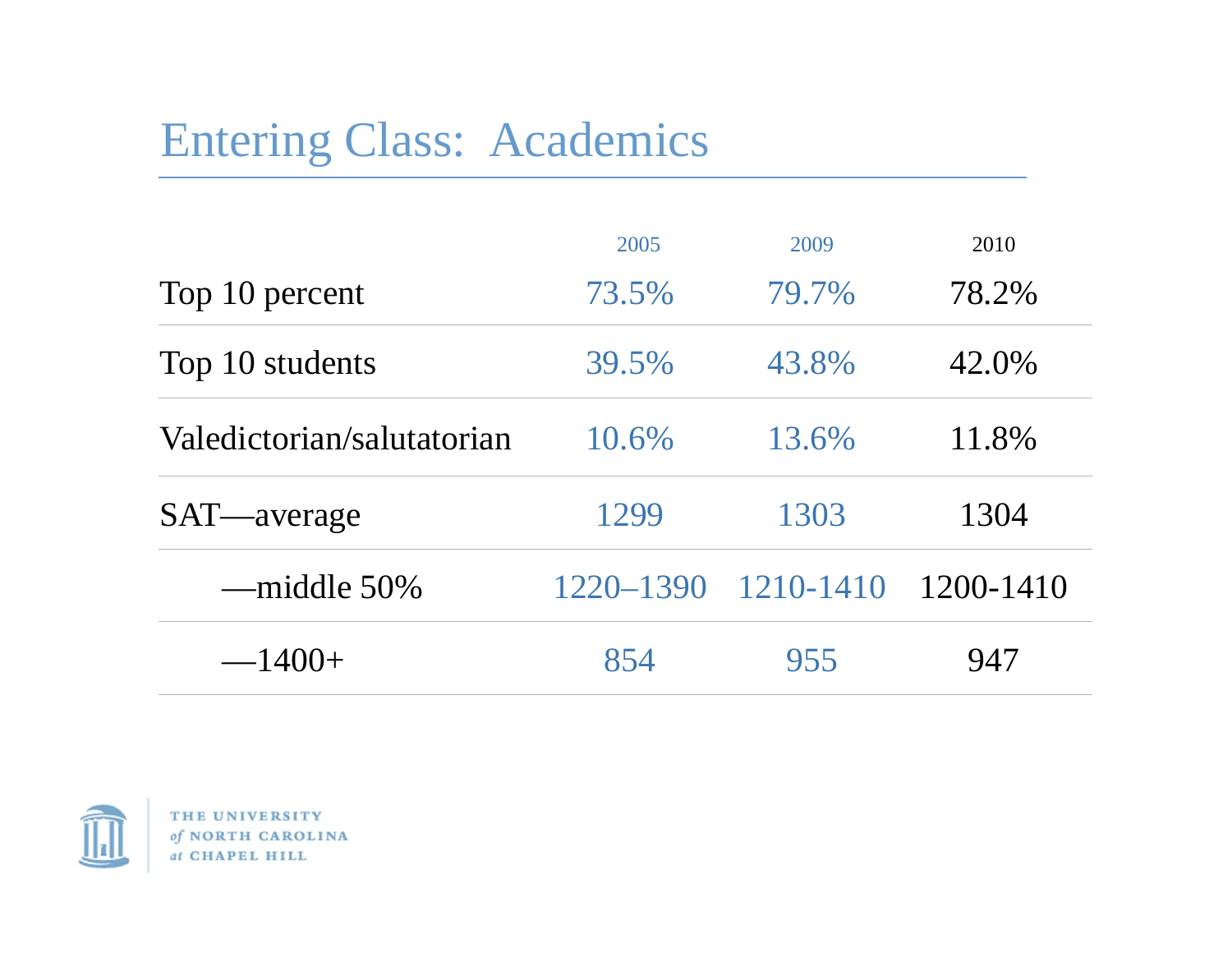## Entering Class: Demographics



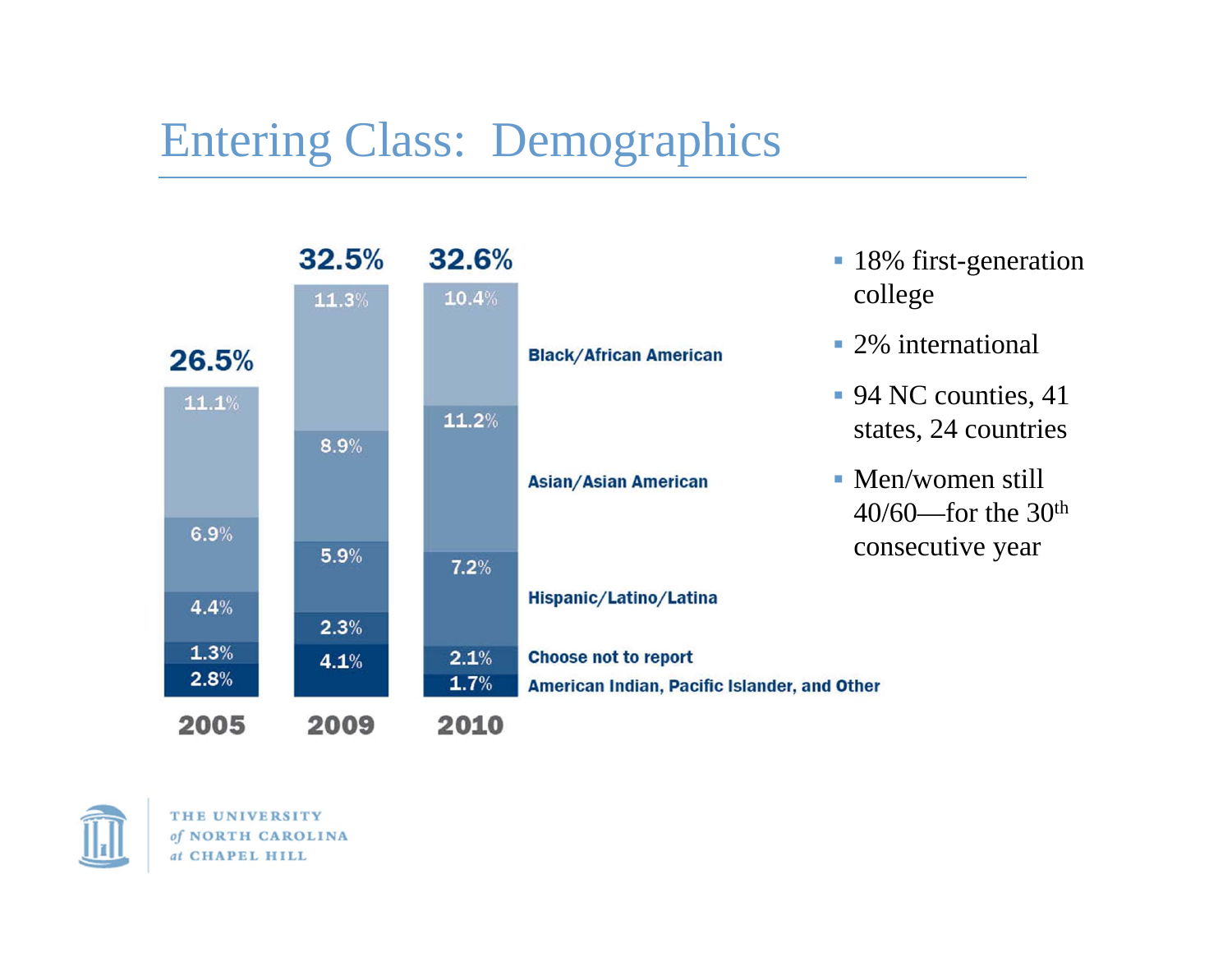# Entering Class: Engagement

- 94 percent served the community
- 74 percent played a sport
- 67 percent founded an organization, captained a sport, or served as class, club, or student-body president
- 59 percent participated in the arts
- 55 percent traveled outside their home country
- **27 percent conducted original research**



**NORTH CAROLINA** at CHAPEL HILL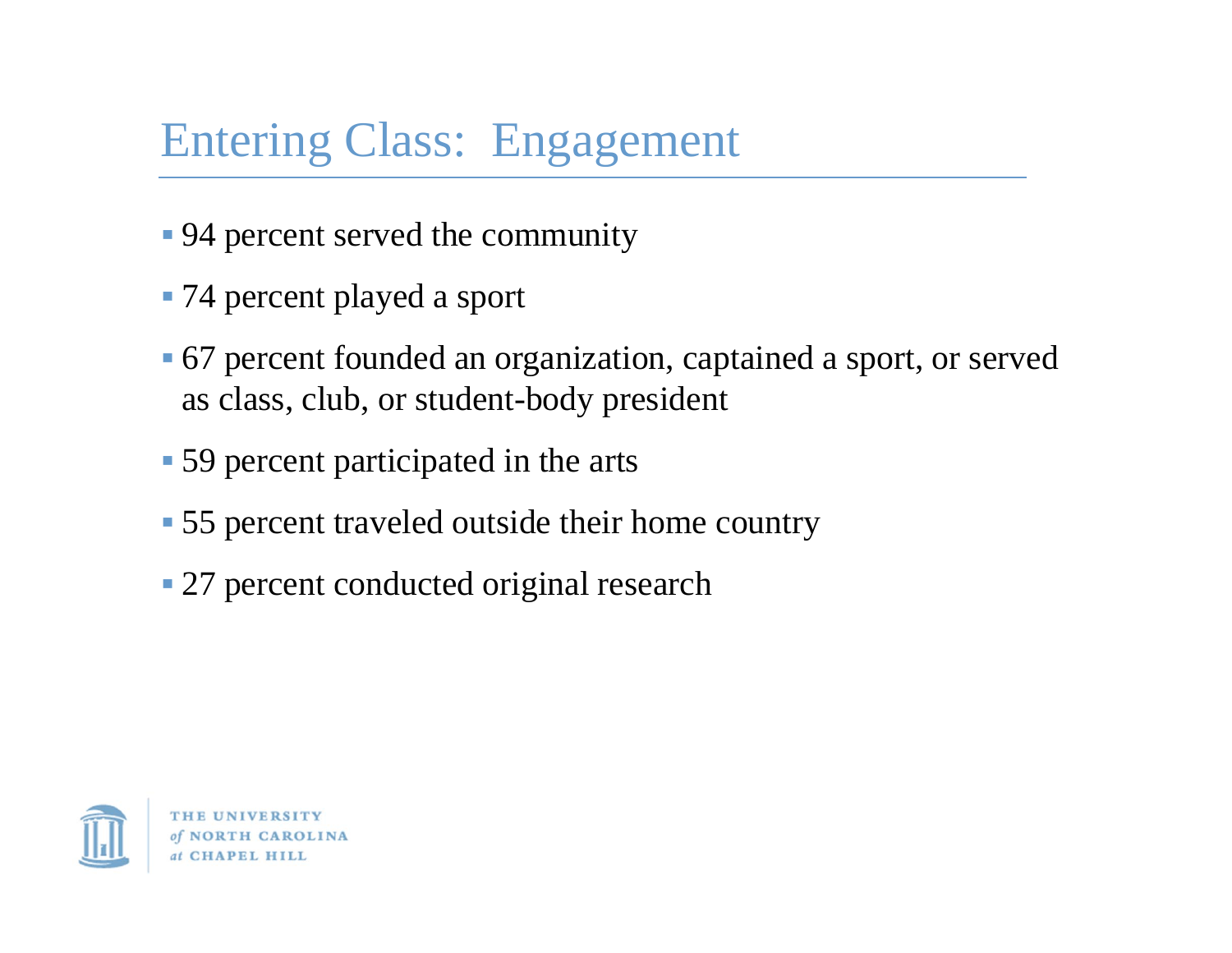## Market Share of Top North Carolinians

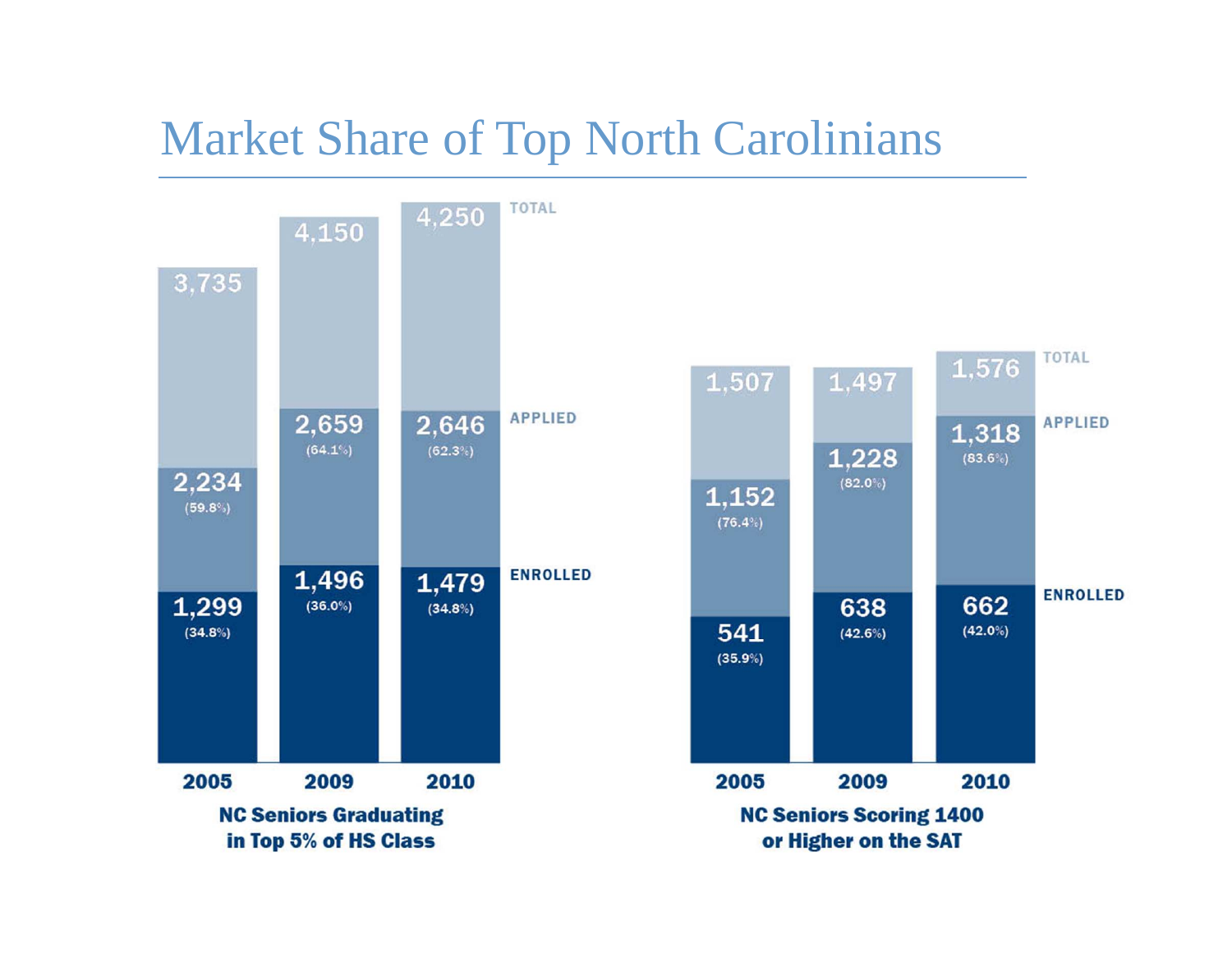## Competition: Many Choices

### **HOW MANY SCHOOLS ARE OUR STUDENTS APPLYING TO?**

## **HOW MANY OFFERS OF ADMISSION ARE THEY RECEIVING?**



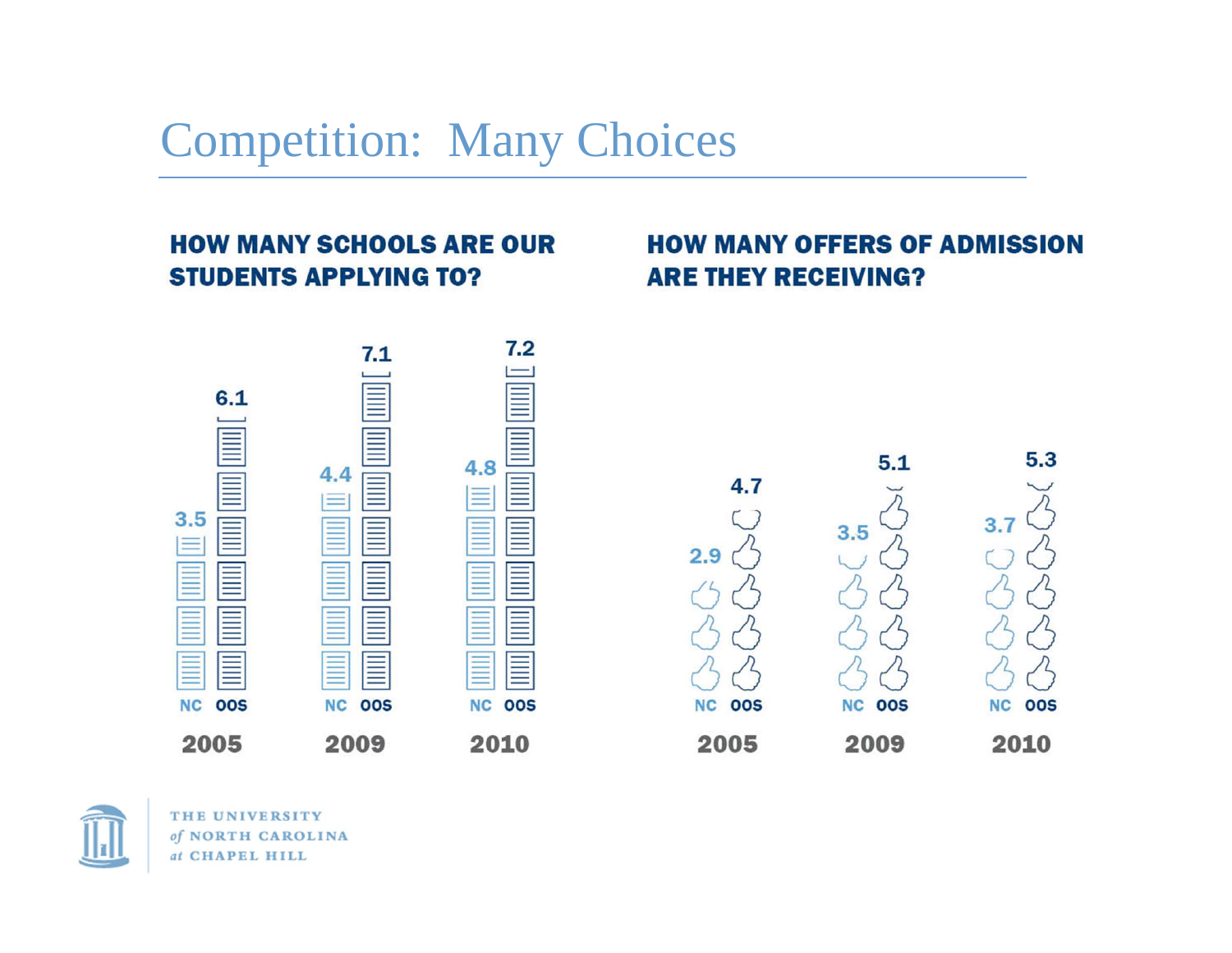# Competition: Top 30 Universities

## Students cross-admitted with universities ranked in top 30 by *U.S. News & World Report*

| Number of students admitted     | 3,556     |
|---------------------------------|-----------|
| % of all admits                 | 47%       |
| $\%$ to UNC                     | 36%       |
| Change in yield since last year | -3 points |
| Number of students lost         | 92        |
| Impact on overall yield         | -1 point  |